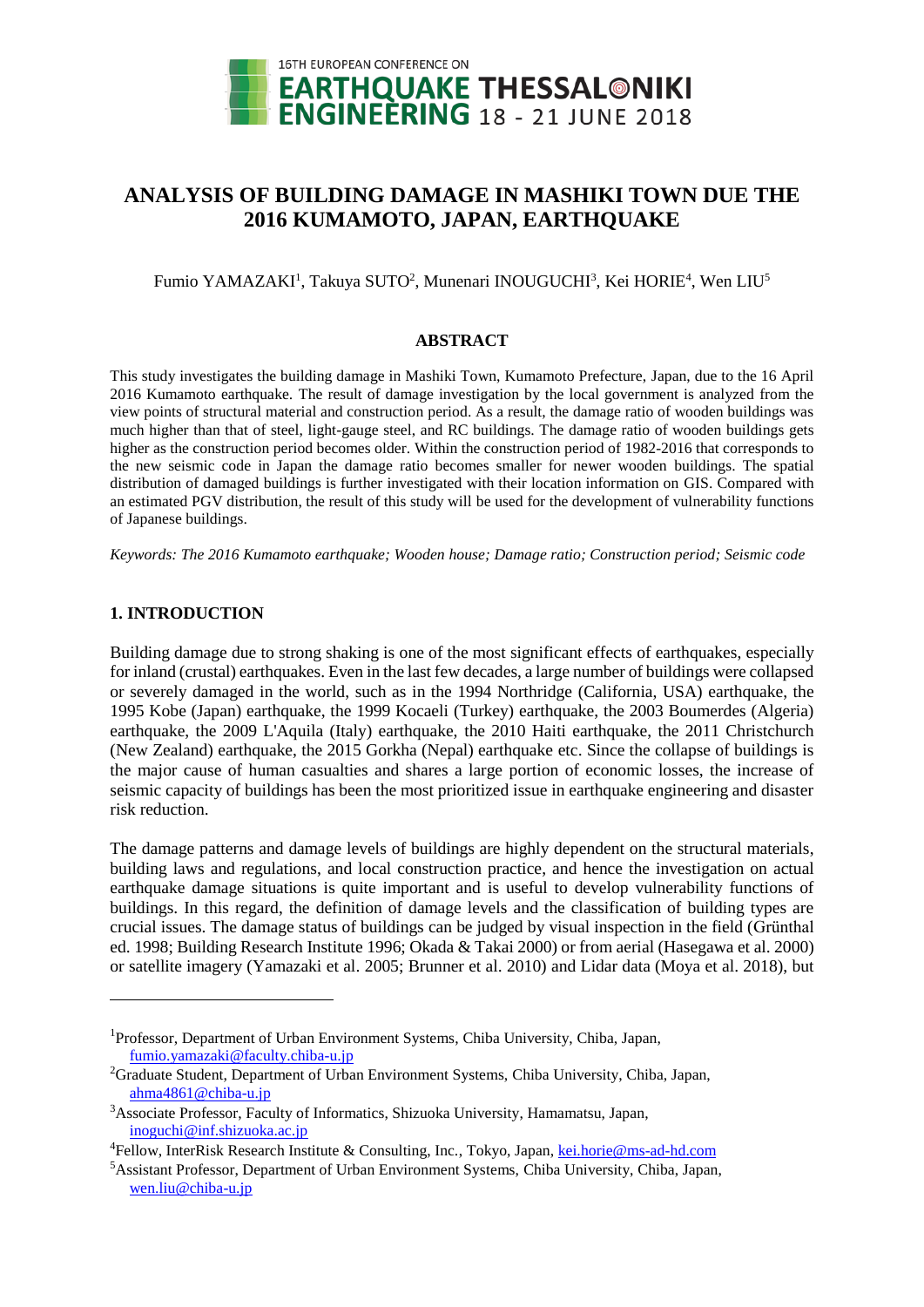the damage investigation including the internal damage situation is necessary to assess monetary losses of and is often conducted by local governments in Japan for the purpose of property-tax exemption and financial support (Yamazaki & Murao 2000; Yamaguchi & Yamazaki 2000).

A series of earthquakes hit Kumamoto Prefecture in Kyushu Island, Japan, on April 14 and 16, 2016. A large number of buildings, mostly wooden houses, were damaged and some of them were totally collapsed. A number of engineers and researchers for various organizations conducted damage investigation of buildings in Mashiki Town, where the building damage was most severe in the earthquake. Among them, the local governments in Kumamoto Prefecture carried out field investigation in order to issue disaster-victim certificates (Urakawa et al. 2010; Tanaka & Shigekawa 2014; Mashiki Town 2017). The people who have had their houses damaged by a natural disaster require this certificate to be eligible to receive various aids.

In this paper, the result of damage assessment provided by the Mashiki Town government is used to analyze the characteristics of building damage due to the Kumamoto earthquake. The result of the analysis is compared with those by other damaging earthquakes in Japan.

# **2. APRIL2016 KUMAMOTO EARTHQUAKE**

A Mw6.2 earthquake hit Kumamoto Prefecture on April 14, 2016 at 21:26 (JST). A considerable amount of structural damages and human casualties had been reported due to this event, including 9 deaths (Cabinet Office of Japan 2016). The epicenter was located in the Hinagu fault with a shallow depth. On April 16, 2016 at 01:25 (JST), about 28 hours after the first event, another earthquake of Mw7.0 occurred in the Futagawa fault, closely located with the Hinagu fault. Thus, the first event was called as the "foreshock" and the second one as the "main-shock". The focal planes of the both events were located close to the center of Mashiki Town (about 33-thousand population), which is to the east of Kumamoto City (about 735-thousand population). A total of fifty (50) direct-cause deaths were accounted by the earthquake sequence, mostly due to the collapse of wooden houses in Mashiki Town and landslides in Minami-Aso Village (Cabinet Office of Japan 2016; Yamazaki & Liu 2016). The total number of aftershocks (larger than magnitude 3.5) reached 340 times as of April 30, 2017, one year after the first event. This number is the largest among recent inland earthquakes in Japan (Japan Meteorological Agency 2017).

Figure 1 shows the location of these causative faults and Japanese national GNSS Earth Observation Network System (GEONET) stations in the source area (Geospatial Information Authority of Japan (GSI) 2016). Note that the GEONET system has about 1,300 stations covering Japan's territory



Figure 1. Location of causative faults and GNSS stations in the 2016 Kumamoto earthquake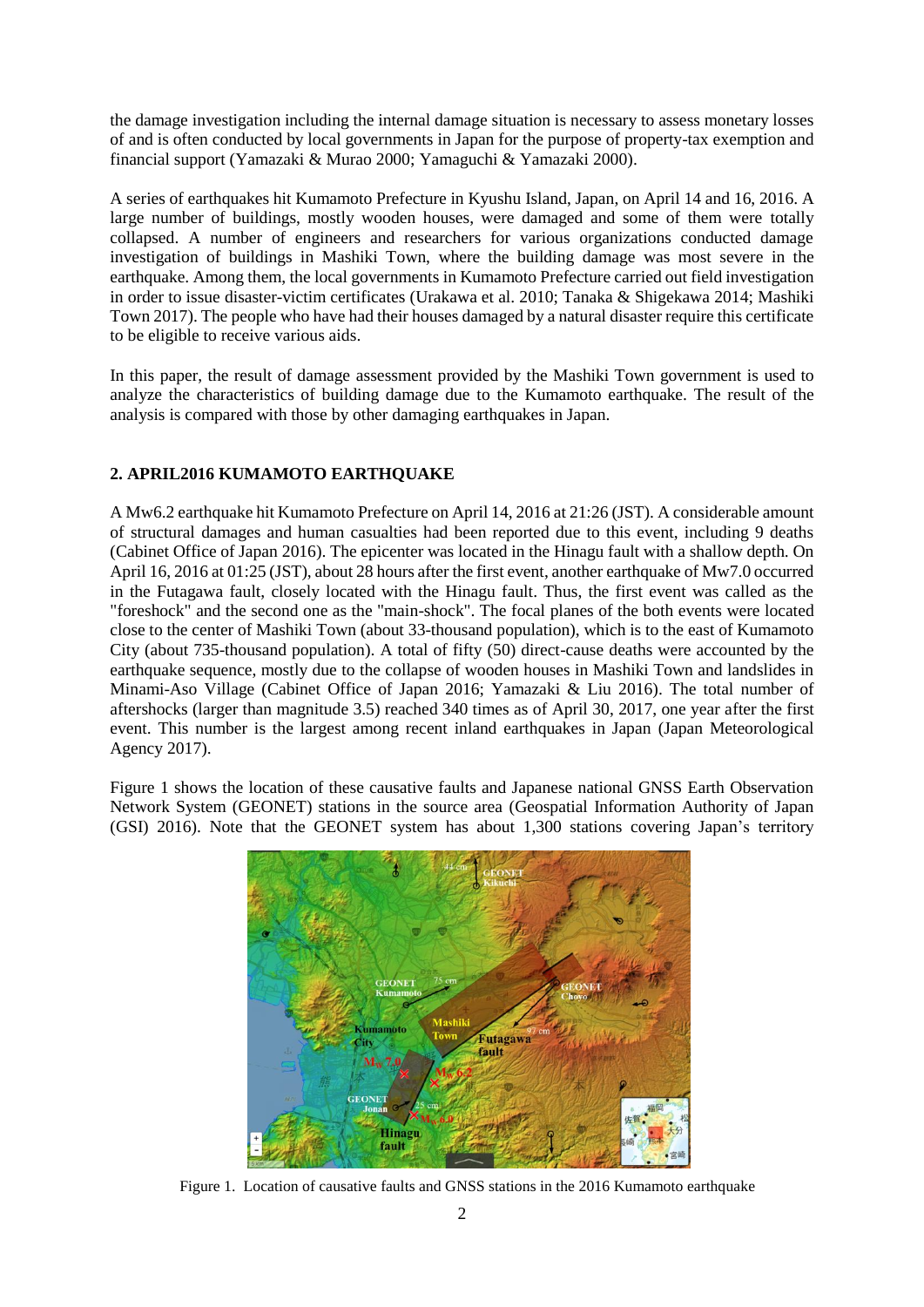uniformly. The displacement of 75 cm to the east-northeast (ENE) was observed at the Kumamoto station while that of 97 cm to the southwest (SE) was recorded at the Choyo station during the mainshock. These observations validated the right-lateral strike-slip mechanism of the Futagawa fault. A detailed distribution of coseismic displacements in Mashiki Town was estimated by the present authors (Moya et al. 2017) using the Lidar data acquired before and after the April 16 main-shock (Asia Air Survey 2016).

The peak ground acceleration (PGA) and the peak ground velocity (PGV) recorded at the KiK-net Mashiki station (KMMH16) were 925 cm/s<sup>2</sup> and 92 cm/s in the foreshock while those were 1,313 cm/s<sup>2</sup> and 132 cm/s in the main-shock (Suzuki et al. 2016). These values are quite large in the recent earthquake records Japan. Even a larger PGV value, 183 cm/s, was recorded on the ground floor of Mashiki Town office building in the main-shock with  $PGA = 897$  cm/s<sup>2</sup>. The location of these two seismic stations are plotted in Figure 2 on a mosaiced orthorectified aerial image acquired by GSI (2016) on April 29, 2016. In general, building damage was most severe in the south of the town-office building while damage situation was much smaller around the KiK-net station (Yamada et al. 2017).



Figure 2. Mosaiced orthorectified aerial image by GSI and location of seismic stations in Mashiki Town

## **3. BUILDING DAMAGE ASSESSMENT IN MASHIKI TOWN**

Since the building damage in the Kumamoto earthquake sequence was most severe in Mashiki Town, a number of research groups conducted field investigations (NILIM 2016; Sugino et al. 2016; Yamada et al. 2017) and the results were used to explain the heavy damage situation of buildings, compared with the recorded seismic motions. But these damage surveys were mostly visual inspection from the road side or some used aerial photographs, they are applicable only to significant damage levels, such as "total collapse" or "partial collapse". Another drawback of these kinds of voluntary investigations is the difficulty to obtain detailed building information, such as the structural-material and construction-year. In this regard, only the damage investigation by local governments can link the damage classification result with the detailed building information.

Several vulnerability functions (fragility curves) for Japanese buildings had been developed (Yamaguchi & Yamazaki 2000; Yamazaki & Murao 2000; Midorikawa et al. 2011) and actually used in damage assessments for scenario future earthquakes, but that the damage (loss) evaluation methods were different depending on local governments at the time of the 1995 Kobe earthquake (Murao & Yamazaki 1999). After the Kobe event, the central government issued the unified loss evaluation method (Cabinet Office of Japan 2013) and the workflow and training procedure were proposed (Urakawa et al. 2010;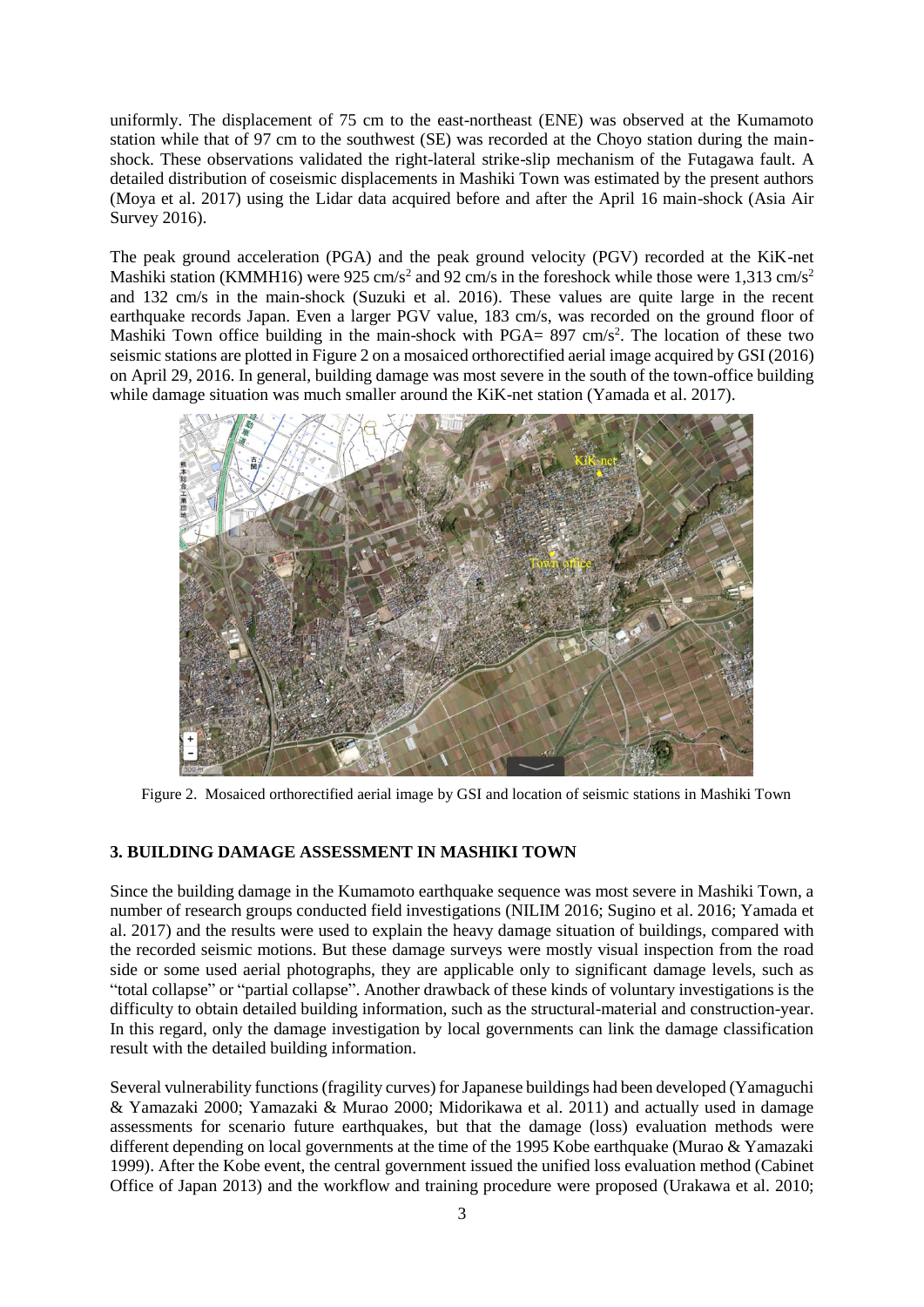Tanaka & Shigekawa 2014). The affected local jurisdictions in Kumamoto Prefecture followed this method and hence the results of these loss evaluations for buildings can be considered as the data of the same category.

Moshiki Town (2017) recently issued the summary report on the response/recovery activities for the Kumamoto earthquake. In the report, a total of 10,742 buildings are classified in to five classes by their damage (or monetary loss) classes, shown in Table 1. Note that this classification was carried out following the unified loss evaluation method (Cabinet Office of Japan 2013). In the table, an approximate correspondence with visual inspection methods (Grünthal ed. 1998; Okada & Takai 2000) is also shown. Note that the result of loss assessment by local government is important for affected people to receive financial support and property tax reduction. In Mashiki Town, the first stage assessment, viewing from outside, was conducted for all the buildings. This result was shown to the residents and in case, they did not accept it, the second stage assessment, viewing the damage status of inside a building, was carried out.

The final result of the property loss evaluation is shown in Figure 3 (Mashiki Town 2017). It is observed from the figure that the major damage buildings are distributed widely, especially along the Futagawa fault line. The overall damage grade gets smaller in the northern and eastern areas. In the central part of Mashiki Town, major damaged buildings exist more around the Town office building than around the KiK-net station, which is consistent with field observations.

| <b>Current Damage</b><br>(Loss) Class | <b>Former Damage</b><br>(Loss) Class | Loss Ratio $(r)$ ,<br><b>Damage Index</b> | <b>EMS-98</b>  | Okada & Takai<br>(2000) |
|---------------------------------------|--------------------------------------|-------------------------------------------|----------------|-------------------------|
| Major                                 | Major                                | $r > 60\%$                                | G5<br>G4       | D4<br>D <sub>5</sub>    |
|                                       |                                      | $50\% < r < 60\%$                         | G <sub>3</sub> | D <sub>3</sub>          |
| $Modernate +$                         |                                      | $40\% < r < 50\%$                         |                |                         |
| Moderate -                            | Moderate                             | $20\% < r < 40\%$                         | G <sub>2</sub> | D2                      |
| Minor                                 | Minor                                | $0\% \leq r \leq 20\%$                    | G1             | D1                      |
| No                                    | No                                   | $r = 0\%$                                 | (G0)           | D <sub>0</sub>          |

Table 1. Earthquake loss evaluation class of buildings in Japan and schematic images of other damage classification methods



Figure 3. Result of damage (loss) assessment by Mashiki Town government (2017)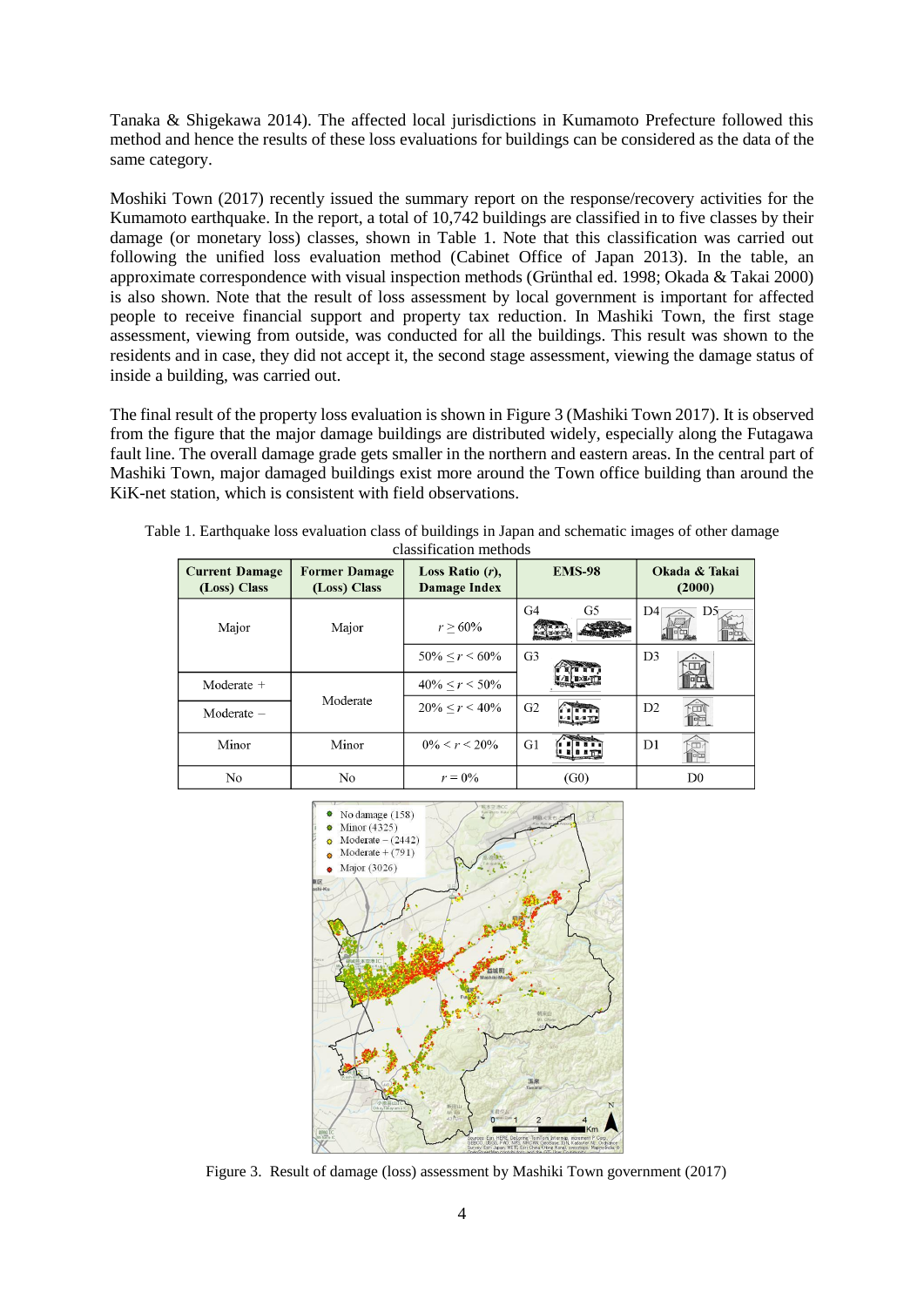Figure 4 compares the acceleration response spectra (the resultant of the two horizontal component, 5% damping ratio) for the recorded motions at the two seismic stations for the foreshock (April 14) and the main-shock (April 16). In the figure, the result for the connected time histories (April 14 and April 16 in 5-s interval) is also plotted. It is seen for the KiK-net station that in a short period range less than 0.7 s (0.8 s for the Town office station), the April-14 event exhibits higher response values than those of the April 16 event. But in the longer period range, the April 16 event shows higher response values. It is also noticeable, especially for the April 16 event, that the Mashiki town office record shows much higher values than those of the KiK-net stations in the period longer than 0.7 s, which corresponds to the structural damage of wooden buildings in Japan.



Figure 4. Acceleration response spectra (the resultant of the two horizontal component, 5% damping ratio) for the records at KiK-net Mashiki station and Mashiki Town office.

#### **4. ANALYSIS OF BUILDING DAMAGE IN MASHIKI TOWN**

The building damage data shown in Figure 3 were analyzed based on the structural material and construction period. From all the loss assessment data, non-residential or non office-use buildings, such as a storage barn, were excluded. Figure 5 shows the damage classifications for a total of 10,151 buildings in Mashiki Town due the 2016 Kumamoto earthquake and that for 30,544 buildings in Nada Ward due the 1995 Kobe earthquake (Yamazaki & Murao 2000). The ratio of major damage for each structural type (material) is in the order of "wooden", "Steel (S)", "Light Gauge Steel (LS)", and "Reinforced Concrete (RC)" buildings for the both datasets. Although there is a 21-years time difference, the vulnerability of buildings with respect to the structural type is quite similar. Note that at the time of the Kobe earthquake, the damage class "Moderate" corresponded to the monetary loss ratio 20%< *r* <50%, which is the summation of "Moderate+" and "Moderate-" in the Mashiki data.



(a) Mashiki Town in 2016 Kumamoto EQ (b) Nada Ward in 1995 Kobe EQ

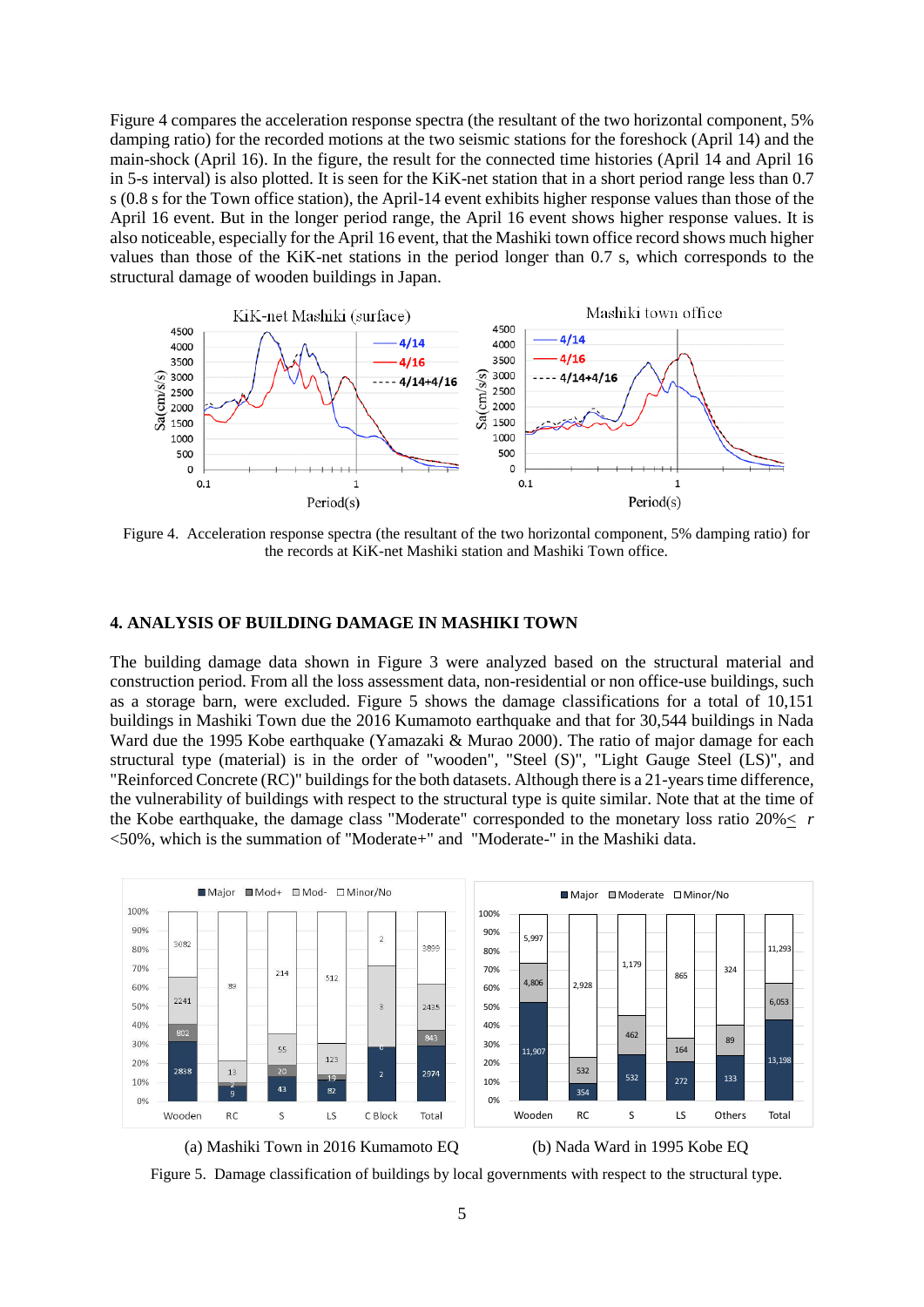The effect of construction period, which corresponds to the change of seismic code in Japan, was then investigated only for wooden buildings since the number of buildings for other structural types is not large enough. Figure 6 shows the damage ratio of wooden buildings in Mashiki Town with respect to the construction period and damage (loss) category. It is clearly observed that within the construction period of 1982-2016 that corresponds to the new seismic code in Japan the damage ratio becomes smaller for newer wooden buildings. Note that the seismic provision for wooden buildings was upgraded in 2000.

In the damage category, "Major", which represents the monetary loss over 50%, is most important since the demolition of the building is a normal situation for this class. Figure 7 compares the ratio of major damage class for wooden buildings with respect to the construction period for Nada Ward in Kobe City (Yamazaki & Murao 2000) and Nishinomitya City (Yamaguchi & Yamazaki 2000) due to the 1995 Kobe earthquake, and Kashiwazaki City (Nagao et al. 2011) due to the 2007 Niigata-Chuetsu-Oki earthquake, and the Mashiki Town data in this study. For the same construction period, the major damage ratio of the Mashiki Town is almost the same level as that of Nada Ward. The damage ratio of Nishinomiya City is slightly small than that of Nada Ward since the city includes the area of lower seismic motion in the northern part.

The major damage ratio of Kashiwazaki City was much lower than the other three locations although the strong motion records are in the comparable level. Similarly, the major damage ratios for recent earthquakes in Japan were much smaller than that in the Kobe earthquake for the same ground motion level. A few reasons are considered to explain this discrepancy. First, the damage assessment method was not unified and the local governments issued higher damage grades following citizens' requests. The regional difference in construction practice for wooden buildings may be the second reason. In the



Figure 6. Damage classification of wooden buildings in Mashiki Town with respect to construction period.



Figure 7. Compares the major damage ratio class for wooden buildings with respect to the construction period for four different datasets in Japan.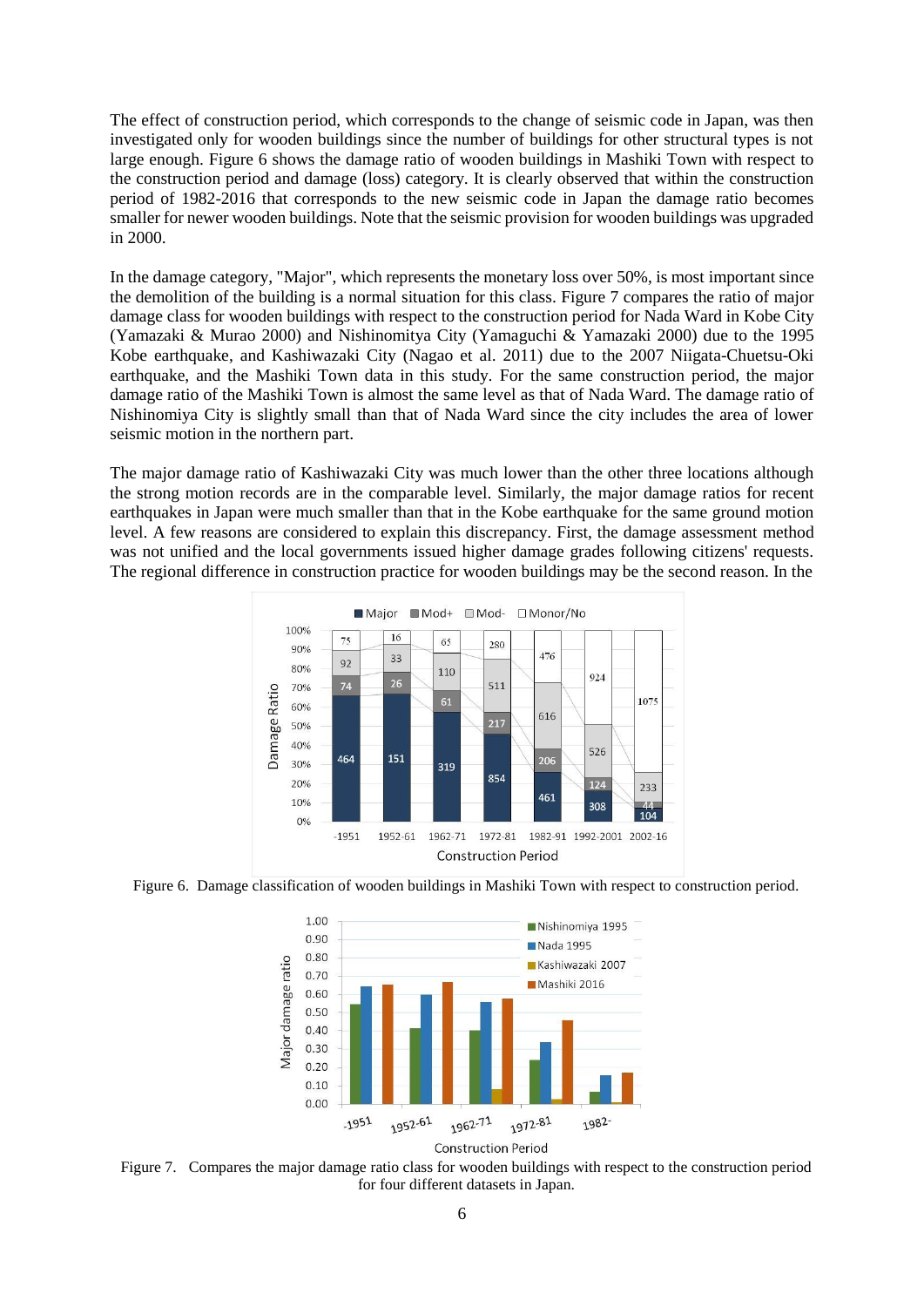western Japan, like Kobe and Kumamoto, wooden houses are more vulnerable than those in the eastern (northern) Japan since typhoons are a more frequent natural hazard than earthquakes, and thus heavy roofs were dominant for older wooden houses in the western Japan. The luck of seismometers at the time of the Kobe earthquake gave uncertainty in estimating strong motion distribution.

Based on the building damage data and estimated strong motion distribution due the 2016 Kumamoto earthquake, the present authors will try to develop new empirical vulnerability functions for Japanese buildings in the near future. To do this task, the damage assessment data and inventory data of buildings in Kumamoto City should be included because the city has a much larger number of buildings and has the areas of small to large shaking levels.

# **5. CONCLUSIONS**

Building damage in Mashiki Town, Kumamoto Prefecture, Japan, due to the 2016 Kumamoto earthquake was investigate based on the result of damage investigation by the local government. The structural material was seen to be the primary factor to determine damage grades of buildings as well as the strong motion intensity. The major damage ratio of wooden buildings gets higher as the construction period becomes older. It is clearly observed that within the construction period of 1982-2016 that corresponds to the new seismic code in Japan the damage ratio becomes smaller for newer wooden buildings. A similar trend of damage was also observed for other structural materials, RC and steel, but the ratios are much smaller than those for wooden houses. A preliminary study on the spatial distribution of damaged buildings was also conducted on a GIS.

# **6. ACKNOWLEDGMENTS**

This research was supported by "the Tokyo Metropolitan resilience project" of the Ministry of Education, Culture, Sports, Science and Technology (MEXT) of Japanese Government, the National Research Institute for Earth Science and Disaster Resilience (NIED), and Niigata University.

## **7. REFERENCES**

Asia Air Survey Co., Ltd. (2016). The 2016 Kumamoto Earthquake. An approach of crustal deformation analysis based on comparison of two periods of Lidar measurement.

http://www.ajiko.co.jp/article/detail/ID5725UVGCD/ (Accessed on 1 Dec. 2017).

Brunner D, Lemoine G, Bruzzone L (2010) Earthquake damage assessment of buildings using VHR optical and SAR imagery, *IEEE Transactions on Geoscience and Remote Sensing*, 48(5), 2403-2420.

Building Research Institute (1996). Final report of damage survey of the 1995 Hyogoken-Nanbu earthquake, 1996 (in Japanese). http://www.kenken.go.jp/japanese/research/iisee/list/topics/hyogo/pdf/h7-hyougo-jp-all.pdf, (Accessed on 1 Dec. 2017).

Cabinet Office of Japan (2013). Operational guideline for damage assessment of residential buildings in disasters, (in Japanese), http://www.bousai.go.jp/taisaku/pdf/shishinall.pdf, (Accessed on 1 Dec. 2017).

Cabinet Office of Japan (2016). Summary of damage situation in the Kumamoto earthquake sequence (in Japanese), http://www.bousai.go.jp/updates/h280414jishin/index.html, (Accessed on 1 Dec. 2017).

Geospatial Information Authority of Japan (GSI) (2016). The 2016 Kumamoto Earthquake (in Japanese), http://www.gsi.go.jp/BOUSAI/H27-kumamoto-earthquake-index.html (Accessed on 1 Dec. 2017).

Grünthal G. ed. (1998). European Macroseismic Scale 1998 (EMS-98), European Seismological Commission, sub commission on Engineering Seismology, Working Group Macroseismic Scales. Vol. 15, Luxembourg.

Hasegawa H, Yamazaki F, Matsuoka M, Sekimoto I (2000). Determination of building damage due to earthquakes using aerial television images, *12th World Conference on Earthquake Engineering*, paper 1722, Auckland, New Zealand.